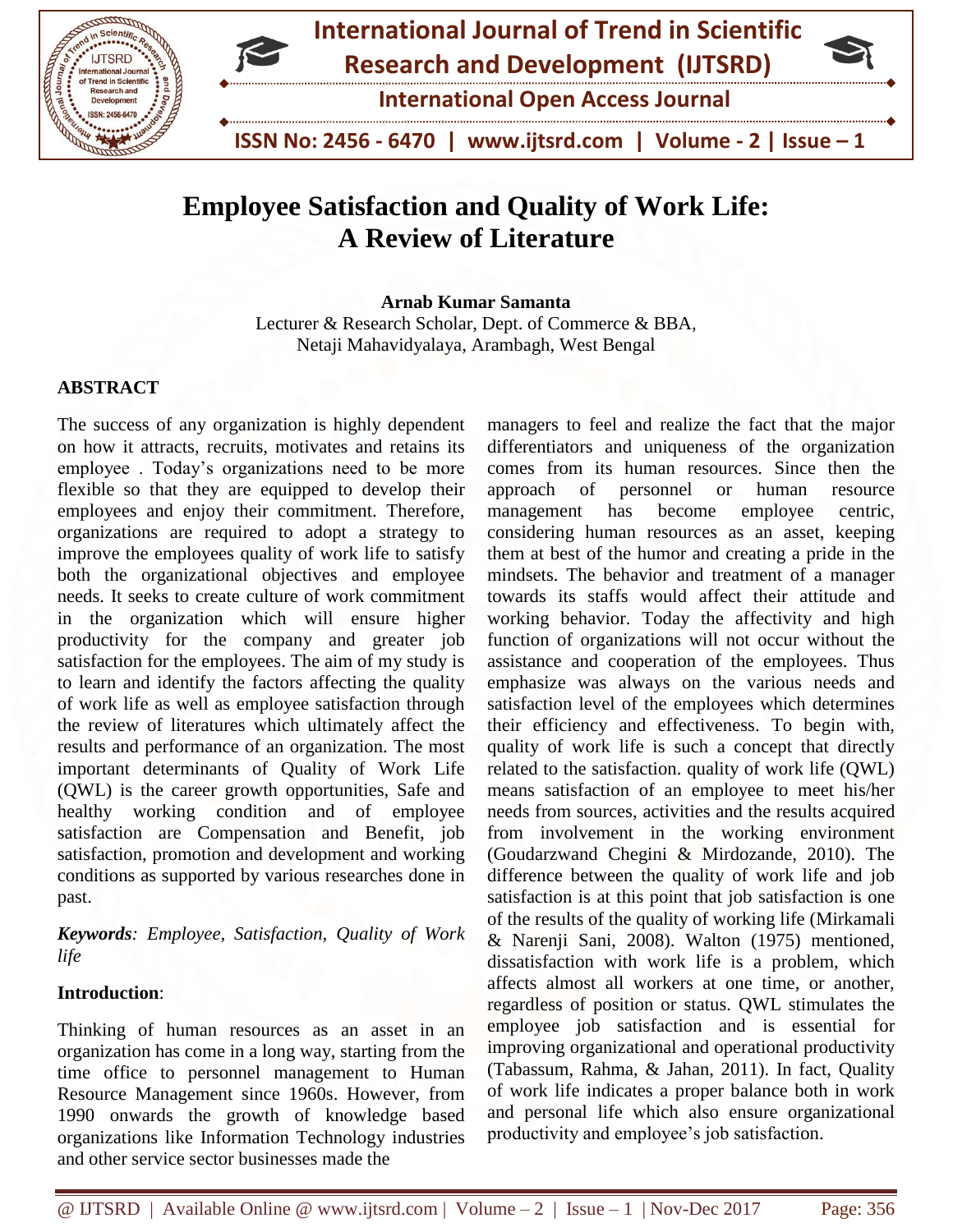#### **Concept of Employee Satisfaction**

Employee satisfaction is a measure of how happy workers are with their job and working environment. Employee satisfaction is the terminology used to describe whether employees are happy, contended and fulfilling their desires and needs at work. Employee satisfaction leads to a positive ambience at the workplace. It measures whether an employee's needs are being met at work and how satisfied they are with their overall work experience. The focal point in Employee Satisfaction is on the employee's individual feelings, positive or negative, about their employment relationship. It is subjective in nature and is internally-focused on an employee's emotional state of happiness. Rousseau (1978) identified three components of employee satisfaction: they are characteristics of the organization, job task factors, and personal characteristics.

#### **Importance**:

Derek R. Allen & Merris Wilburn, (2002). The success of any company is directly related to the satisfaction of the employees who embody that company, that retaining talented people is critical to the success of any organization, Freeman, (2005) .Studies shows that businesses that excel in employee satisfaction issues reduce turnover by 50% from the norms, increase customer satisfaction to an average of 95 % & lower labor cost by 12%., Carpitella, (2003). The more satisfied an employee is, the less turnover and absenteeism occurs, Maloney, & McFillen, (1986). Judge, et. al, (1993), on the other hand, mentions that employee satisfaction is positively correlated with motivation, job involvement, organizational citizenship behavior, organizational commitment, life satisfaction, mental health, and job performance, and negatively related to absenteeism, turnover, and perceived stress and identify it as the degree to which a person feels satisfied by his/her job.

## **Concept of quality of work life**

Quality of Work Life refers to the level of satisfaction, motivation, involvement and commitment individuals experience with respect to their lives at work. Companies interested in enhancing employees Quality of Work Life generally try to instill in employees the feelings of security, equity, pride, internal democracy, ownership, autonomy, responsibility and flexibility. They try to treat employees in a fair and supportive manner, open communication channels at all levels, offer employees opportunities to participate in decisions affecting them and empower them to carry on with their assignments. QWL is the employee satisfaction with a variety of needs through resources, activities and outcomes stemming from participation of needs (Sirgy et al. 2001). It basically refers to relationship between the employees and the ecosystem in which he works. It focuses on creating a working environment where employees work co – operatively and achieve results collectively.

#### **Importance**

Quality of Work Life program has become important in work place due to Increase demands at work, Loss of long term employee guarantees, need for enhanced work place skills, Greater competition for talent, Increased women in work force. Good quality of Work Life leads to an atmosphere of good impersonal relations and highly motivated employees who strive for their development. Organizations are seeking the ways for increasing the QWL in order to retain the best employees and attract the most talented employees. Louis and Smith (1990) research identified the importance of QWL in reducing employee' turnover and employee well-being impacting on the services offered.

#### **Review of Literature**

#### **Employee satisfaction**

Employees will have a positive attitude toward their job if they have high satisfaction, in the opposite view, employees with low satisfaction will have a negative attitude towards their job (Robbins, 1993). The fact that some researchers showed that if satisfaction is absent in job, it means that there is always opportunity or prediction that employee will leave the job (Alexander, Liechtenstein & Hellmann, 1998; Jamal, 1997). Likewise, Smith (1992) claimed that job satisfaction can lead to reduce the cost for the organizations by decreasing job mistakes, mission faults, and absences from work. As regards Ramayah, Jatan and Tadisina (2001), job satisfaction interprets how willing enforce people to go to work, what makes people happy to go to work, and do not to leave the job. Employee satisfaction is very important factor which helps the organization know about general emotions and expectations about the workplace, job and environment of employees.

Cranny, Smith & stone (1992) defined Employee Satisfaction as the combination of affective reactions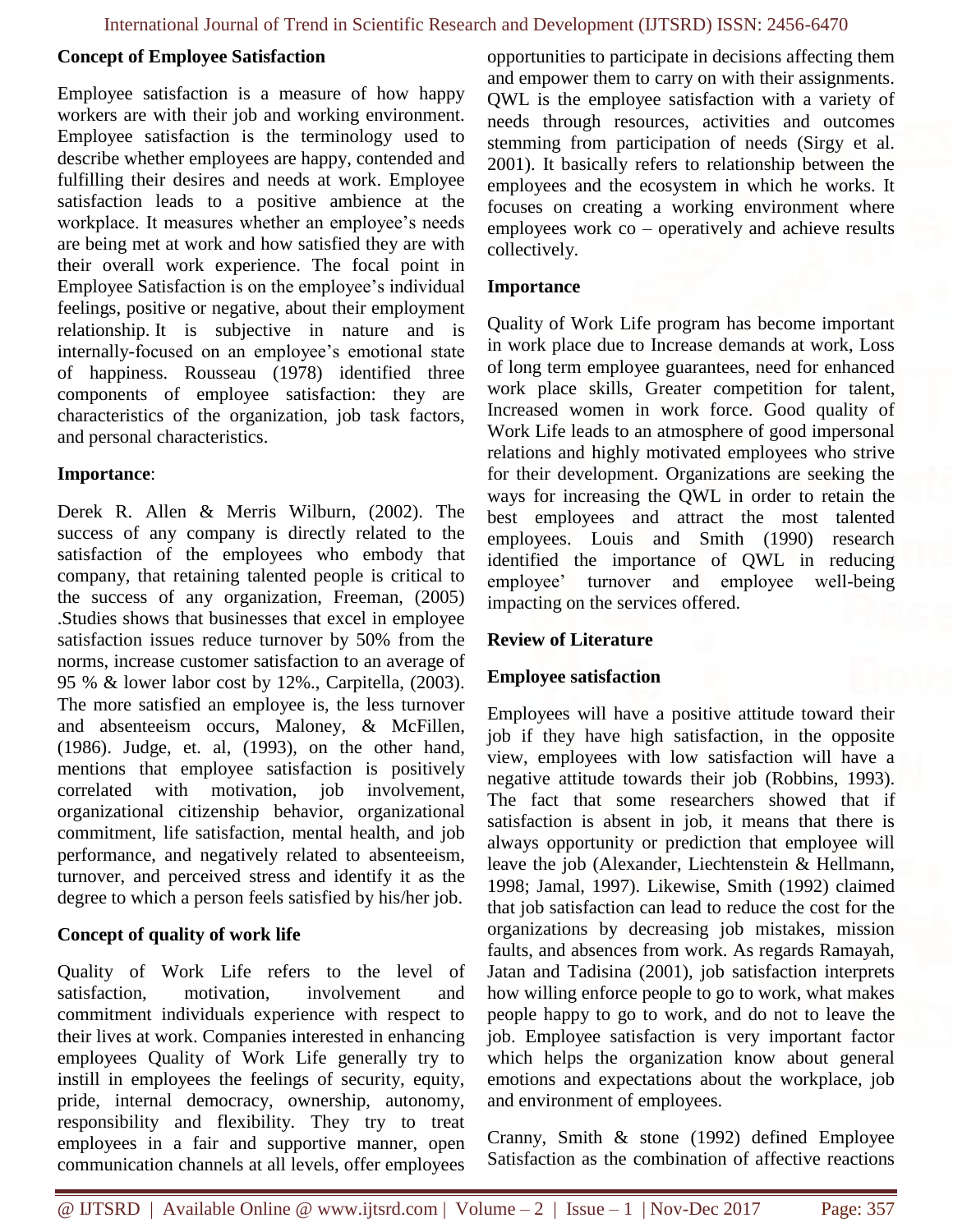to the differential perceptions of what he/she wants to receive compared with he/she actually receives. According to Moyes, Shao & Newsome (2008) the employee satisfaction may be described as how pleased an employee is with his or her position of employment. As Spector (1997) defined job satisfaction as all the feelings that a given individual has about his/her job and its various aspects. Employee satisfaction is a comprehensive term that comprises job satisfaction of employees and their satisfaction overall with companies" policies, company environment etc.

Survey results of Kathawala, Moore and Elmuti (1990) tell that the salary package is the only factor that enhances the motivational and satisfaction level of salaried employees in an automobile sector. It is important to note that reward or compensation) is a very important tool to control employee turnover. It also encourages the organizational commitment of the employee, which in turn attract besides the employee with the job (Zobal, 1998; Chiu et al., 2002; Moncarz et al., 2009).

Job satisfaction is emphasized to be the most major element in the organization. Because of to achieve success, the organization must keep their employees satisfied in the job. Similarly, job satisfaction is explained as the level of the positive or negative feeling of staffs toward their job. It is a sentimental response to job obligation as well as to the social conditions of the work place (Ramman, 2011).

Employees" job satisfaction sentiments are important because they can determine collaborative effort. Consistent with this reasoning, Likert (1961) has argued that collaborative effort directed towards the organization"s goals is necessary for achievement of organizational objectives, with unhappy employees failing to participate (effectively) in such efforts.

# **Quality of work life**

Ganguli and Joseph (1976)1 studied Quality of Work life among young workers in Air India with special reference to life and job satisfaction issues. Findings indicate that, of the various physical and psychological working conditions, pride in organization, job and community respect, reasonable working hours, etc. are some variables positively correlated with QWL than friendship with colleagues, good work location and physical strain, varsity of skills and risks of injury.

Chan and Einstein (1990) in their study explored that QWL reflects as a concern for people's experience at work, their relationship with other people, their work settings and their effectiveness on the job.

Feldman (1993) defined Quality Work Life is the quality of relationship between employees and the total working environment. Lau et al,(2001) described QWL as the favourable working environment that supports and promotes satisfaction by providing employees with rewards, job security, and career growth opportunities.

Hoque and Rahman (1999) found that Quality of work life is important for job performance, job satisfaction, labor turnover, labour management relations which play a crucial role in determining the overall well being of any industrial organization. They found in their study that workers of the private sector textile mills perceived significantly high Quality of work life than the workers of the public sector textile mills.

## **Factors of employee satisfaction**

Through review of literature different factors or variables affecting the satisfaction of employees can be identified as Organization Development, Policies of Compensation and Benefit, Job Satisfaction, Promotion and Career Development, Job Security, Relationship with Superiors, overall Working Environment & Condition, Leadership Styles, Work Group, personal factors like personality, education, expectation, age, gender differences etc.

# **Factors and dimensions of Quality of Work Life**.

Quality of work life is crucial for organizations to persistently attract and retain employees which was found by (Akder 2006) in their study and also it has become significant in the last two decagon due to the increasing demands of today's business environment and family structure. Lau (2000) defined QWL as the favourable conditions and environments of a workplace that support and sustain employees' satisfaction by providing them with job security and reward. QWL encompasses various facets such as working conditions, working time, mode of wages payment, health hazards, and management behaviour throughout the process of responding to the needs of the employees Therefore, QWL involves some financial and non-financial benefits, as well as management behaviour towards workers.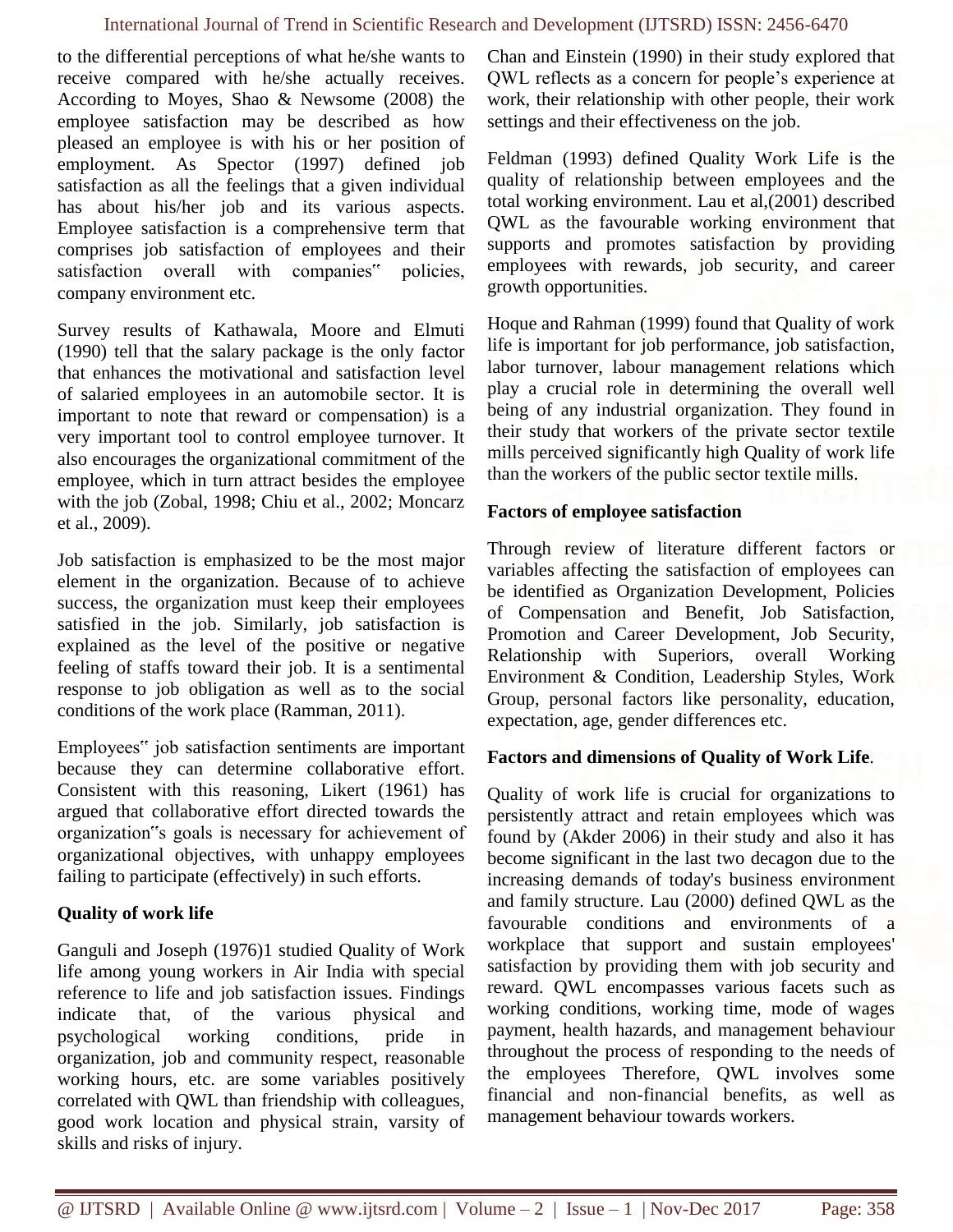In the year 1974, Richard Walton, an American Professor, had identified and introduced the following factors and dimensions -1) Adequate and fair compensation: The sum of money employees receives for their mental or physical work or both, according to social criteria, volume of work and similar jobs. 2) Safe and healthy working condition: A safe physical working condition and reasonable working hours. 3) Opportunity for condition growth and security: Improved conditions to provide opportunities for individual development and opportunities for utilizing acquired skills and providing job security and income. 4) The social relevance of work life: Staffs perception of social responsibility. Social responsibility of an organization refers to the organization's commitment to ethical behaviour as a social institution in its broad sense .5) Total life space: Balance between employees work life and life responsibilities. 6) Social integration in the work organization: Integration and social cohesion refers to creating working environment in a way that the staffs have a sense of belonging (Hamidi & Mohamadi, 2012). 7) Constitutionalism: Freedom of expression (the right to dissent or criticism of the attitude of supervisors), ability to respond to organizational issues, including salary, bonuses and job security and the organization's desire to regulate them are among the elements of quality of work in the organization. 8) Development of human capabilities: Using autonomy and self–control, benefitting from diverse skills, accessing to information about the future, and planning and executing activities for the employees are among the mentionable items in quality of work life (Kamali Sajjad & Abbasi, 2014).

#### **Indian scenario**

The quality of work Life (QWL) Apart from ensuring fair pay, the fair treatment of employees and safe working conditions, many companies respond to specific employee needs. In India, some of the companies that emphasize the quality of work life are Hewlett-Packard, Smith Kline Beecham, American Express, Colgate Palmolive, Gillette, Dr.Reddy's Laboratories, Reliance and Maruti Udyog Limited.HP allows flexible working arrangements for its employees and follows certain innovative practices such as allowing employees to avail leave for special occasions (marriage, exam preparation, adoption of a child, bereavement in the family, and paternity). QWL in India has emerged as a movement due to the Changing profile of the Indian employee and worker from illiterate, rural, low caste individual to educated,

urban and essentially belonging to upper strata of caste structure has made him/her more concern for own hopes and aspirations.

#### **Conclusion**

Quality of work life represents concern for human dimensions of work and relates to employee job satisfaction and organisational development. Improved Quality of Work Life leads to improved performance. Performance means not only physical output but also the behviour of the worker in helping his colleagues in solving job related problems, team spirit and accepting temporary unfavourable work conditions without complaints. There is positive and significant relationship between QWL and employees' job satisfaction. The employer has a responsibility to ensure the satisfaction of all of its employees. There are many precautions that managers can take to make certain that they are meeting the working needs of their employees. Recognition of an employee's hard work is essential to his or her satisfaction in the workplace. Providing employees with the opportunity for growth is also a major contributor to satisfaction. Because performing the same job becomes uninteresting, it is important to challenge employees with work that they can accomplish but stretches their abilities. Management should have a positive effect on, and seek to support the happiness of, the firm's employees. Reasons for this are not solely to benefit the employees as companies also stand to gain from employee satisfaction. it is very true to say that high degree of QWL leads to job satisfaction which ultimately results in effective and efficient performance. It is necessary to ensure quality work life for all-round peace and prosperity. Better quality of work life leads to increased employee morale. It minimizes attrition and checks labor turnover and absenteeism Satisfied employees will work harder for the company and plan to stay at the company, ultimately reducing that company's labor costs.

# **References**:

- [1] Walton, R.E., (1975). Criteria for Quality of Working Life. In Davis, L.E., Cherns, A.B. and Associates (Eds.) The Quality of Working Life, The Free Press, New York, NY, 1: 91- 104.
- [2] Ganguli, O.N. and Joseph, J.S. (1976). "Quality of working life: work prospects and aspirations of young workers in Air India, Bombay". Central Labour Institute.